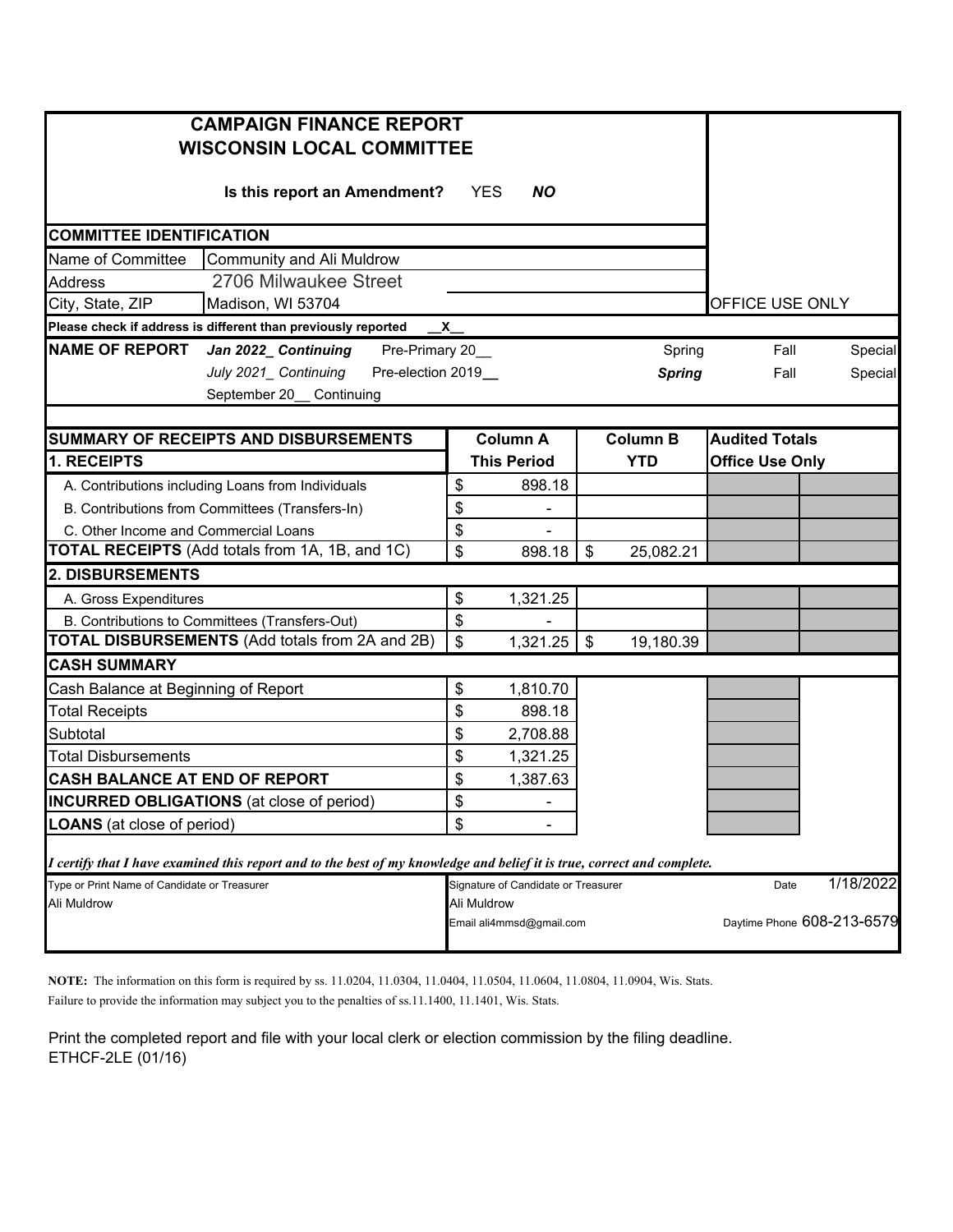## SCHEDULE 1-A **Contributions Including Loans from Individuals**

| <u>IN-</u> | <b>CON DATE</b>          | <b>LAST</b>         | <b>FIRST</b>       | <b>ADDRESS</b>      | <b>CITY</b> | $ST$ $ZIP$ |       | OCCUPA AMOUNT | <b>YTD</b> |
|------------|--------------------------|---------------------|--------------------|---------------------|-------------|------------|-------|---------------|------------|
|            |                          | 12/9/2021 Lavendale | Brian              | 2302 Center Ave     | Madison     |            | 53704 | 200           |            |
|            | 12/11/2021 Hinahara      |                     | Gabrielle          | 5318 Hoboken Road   | Madison     |            | 53713 | 50            |            |
|            | 12/12/2021 Ebbe          |                     | Anu                | 2701 Van Hise Ave   | Madison     |            | 53705 | 100           |            |
|            | 12/22/2021 Katz          |                     | Donald             |                     |             |            |       | 248.18        |            |
|            | 12/14/2021 0:00 Pfeiffer |                     | Jacob and Jill     | 927 O'Sheridan St   | Madison     |            | 53715 | \$50.00       |            |
|            | 12/16/2021 Custer        |                     | Betty and J.Corkey | 14 Pinehurst Circle | Madison     |            | 53717 | 150           |            |
|            | 12/10/2021 Kato          |                     | Sharyl             | 206 E. Winnequah Rd | Madison     |            | 53716 | 100           |            |
|            |                          |                     |                    |                     |             |            |       |               |            |
|            |                          |                     |                    |                     |             |            |       |               |            |
|            |                          |                     |                    |                     |             |            |       |               |            |
|            |                          |                     |                    |                     |             |            |       |               |            |
|            |                          |                     |                    |                     |             |            |       |               |            |
|            |                          |                     |                    |                     |             |            |       |               |            |
|            |                          |                     |                    |                     |             |            |       |               |            |
|            |                          |                     |                    |                     |             |            |       |               |            |
|            |                          |                     |                    |                     |             |            |       |               |            |
|            |                          |                     |                    |                     |             |            |       |               |            |
|            |                          |                     |                    |                     |             |            |       |               |            |
|            |                          |                     |                    |                     |             |            |       |               |            |
|            |                          |                     |                    |                     |             |            |       |               |            |
|            |                          |                     |                    |                     |             |            |       |               |            |
|            |                          |                     |                    |                     |             |            |       |               |            |
|            |                          |                     |                    |                     |             |            |       |               |            |
|            |                          |                     |                    |                     |             |            |       |               |            |
|            |                          |                     |                    |                     |             |            |       |               |            |
|            |                          |                     |                    |                     |             |            |       |               |            |
|            |                          |                     |                    |                     |             |            |       |               |            |
|            |                          |                     |                    |                     |             |            |       |               |            |
|            |                          |                     |                    |                     |             |            |       |               |            |
|            |                          |                     |                    |                     |             |            |       |               |            |
|            |                          |                     |                    |                     |             |            |       |               |            |
|            |                          |                     |                    |                     |             |            |       |               |            |